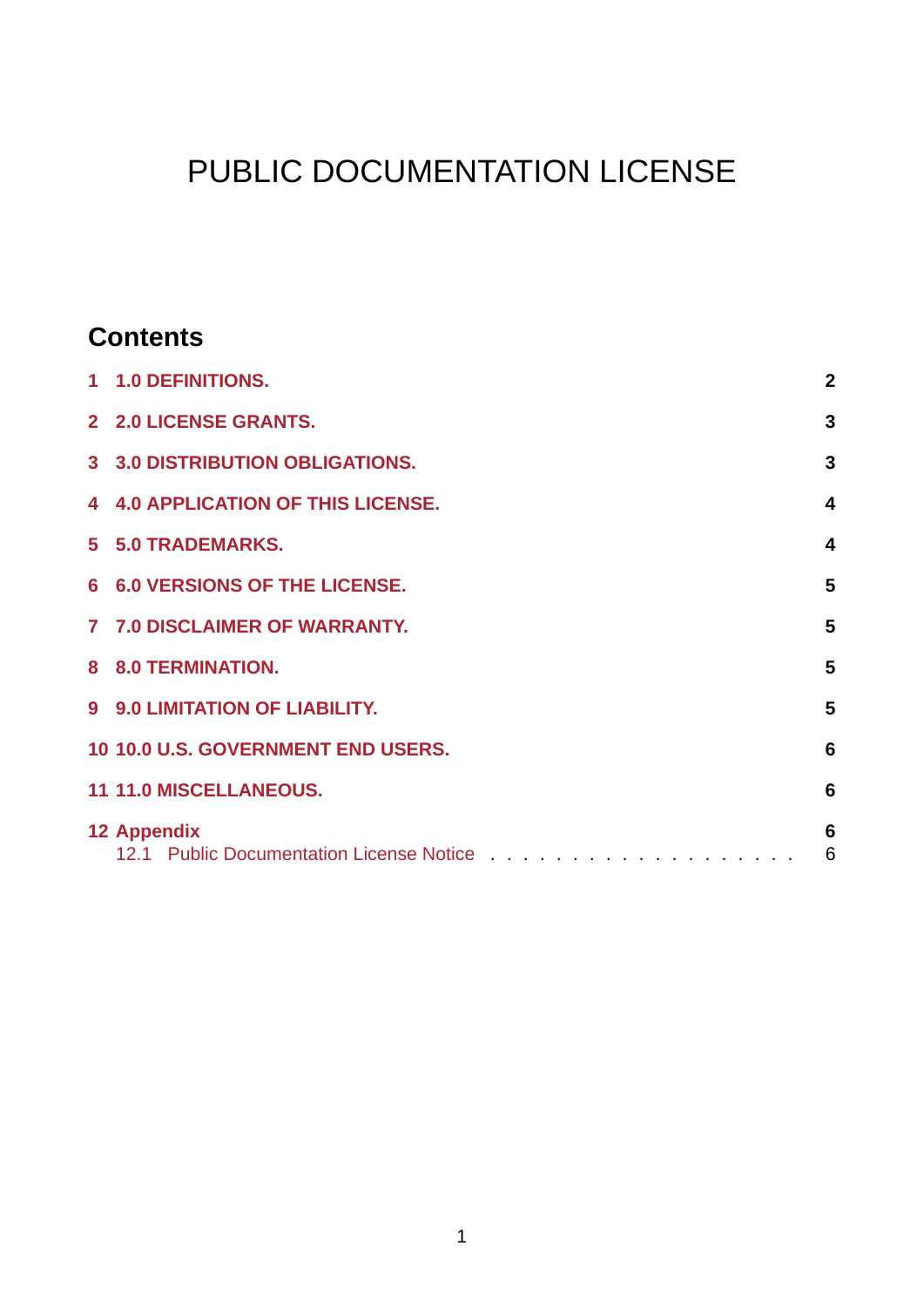Version 1.01

For the OpenIndiana Project

# <span id="page-1-0"></span>**1 1.0 DEFINITIONS.**

1.1. "Commercial Use" means distribution or otherwise making the Documentation available to a third party.

1.2. "Contributor" means a person or entity who creates or contributes to the creation of Modifications.

1.3. "Documentation" means the Original Documentation or Modifications or the combination of the Original Documentation and Modifications, in each case including portions thereof.

1.4. "Editable Form" means the preferred form of Documentation for making Modifications to such documentation. The Documentation can be in an electronic, compressed or archival form, provided the appropriate decompression or de-archiving software is widely available for no charge.

1.5. "Electronic Distribution Mechanism" means a mechanism generally accepted for the electronic transfer of data.

1.6. "Initial Writer" means the individual or entity identified as the Initial Writer in the notice required by the Appendix.

1.7. "Larger Work" means a work which combines Documentation or portions thereof with documentation or other writings not governed by the terms of this License.

1.8. "License" means this document.

1.9. "Modifications" means any addition to or deletion from the substance or structure of either the Original Documentation or any previous Modifications, such as a translation, abridgment, condensation, or any other form in which the Original Documentation or previous Modifications may be recast, transformed or adapted. A work consisting of editorial revisions, annotations, elaborations, and other modifications which, as a whole represent an original work of authorship, is a Modification. For example, when Documentation is released as a series of documents, a Modification is:

A. Any addition to or deletion from the contents of the Original Documentation or previous Modifications.

B. Any new documentation that contains any part of the Original Documentation or previous Modifications.

1.10. "Original Documentation" means documentation described as Original Documentation in the notice required by the Appendix, and which, at the time of its release under this License is not already Documentation governed by this License.

1.11. "You" (or "Your") means an individual or a legal entity exercising rights under, and complying with all of the terms of, this License or a future version of this License issued under Section 5.0 ("Versions of the License"). For legal entities, "You" includes any entity which controls, is controlled by, or is under common control with You. For purposes of this definition, "control" means (a) the power, direct or indirect, to cause the direction or management of such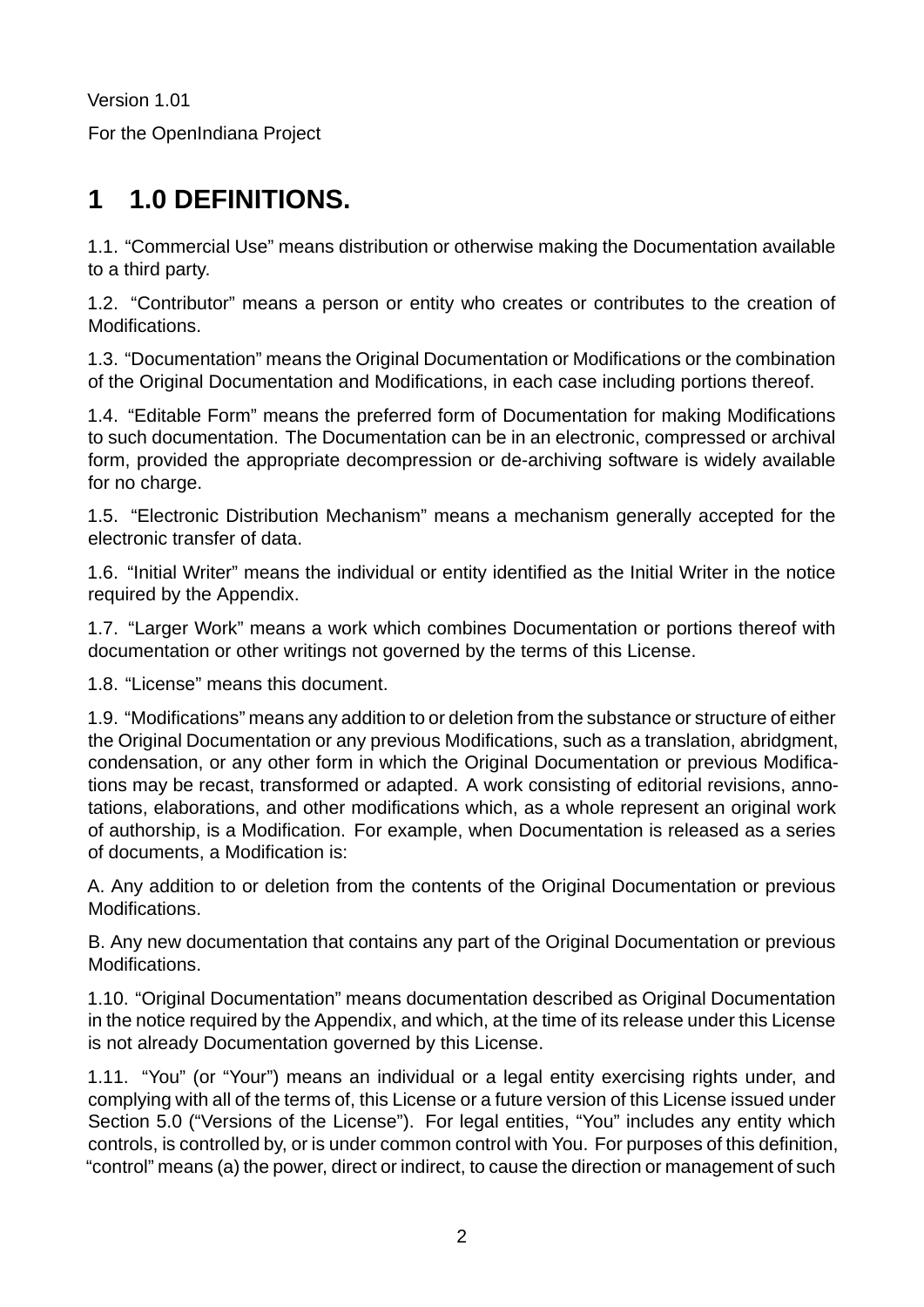entity, whether by contract or otherwise, or (b) ownership of more than fifty percent (50%) of the outstanding shares or beneficial ownership of such entity.

# <span id="page-2-0"></span>**2 2.0 LICENSE GRANTS.**

#### 2.1 Initial Writer Grant.

The Initial Writer hereby grants You a world-wide, royalty-free, non-exclusive license to use, reproduce, prepare Modifications of, compile, publicly perform, publicly display, demonstrate, market, disclose and distribute the Documentation in any form, on any media or via any Electronic Distribution Mechanism or other method now known or later discovered, and to sublicense the foregoing rights to third parties through multiple tiers of sublicensees in accordance with the terms of this License. The license rights granted in this Section 2.1 ("Initial Writer Grant") are effective on the date Initial Writer first distributes Original Documentation under the terms of this License. 2.2. Contributor Grant.

Each Contributor hereby grants You a world-wide, royalty-free, non-exclusive license to use, reproduce, prepare Modifications of, compile, publicly perform, publicly display, demonstrate, market, disclose and distribute the Documentation in any form, on any media or via any Electronic Distribution Mechanism or other method now known or later discovered, and to sublicense the foregoing rights to third parties through multiple tiers of sublicensees in accordance with the terms of this License.

The license rights granted in this Section 2.2 ("Contributor Grant") are effective on the date Contributor first makes Commercial Use of the Documentation.

# <span id="page-2-1"></span>**3 3.0 DISTRIBUTION OBLIGATIONS.**

#### 3.1. Application of License.

The Modifications which You create or to which You contribute are governed by the terms of this License, including without limitation Section 2.2 ("Contributor Grant"). The Documentation may be distributed only under the terms of this License or a future version of this License released in accordance with Section 5.0 ("Versions of the License"), and You must include a copy of this License with every copy of the Documentation You distribute. You may not offer or impose any terms that alter or restrict the applicable version of this License or the recipients' rights hereunder. However, You may include an additional document offering the additional rights described in Section 3.5 ("Required Notices").

#### 3.2. Availability of Documentation.

Any Modification which You create or to which You contribute must be made available publicly in Editable Form under the terms of this License via a fixed medium or an accepted Electronic Distribution Mechanism.

#### 3.3. Description of Modifications.

All Documentation to which You contribute must identify the changes You made to create that Documentation and the date of any change. You must include a prominent statement that the Modification is derived, directly or indirectly, from Original Documentation provided by the Initial Writer and include the name of the Initial Writer in the Documentation or via an electronic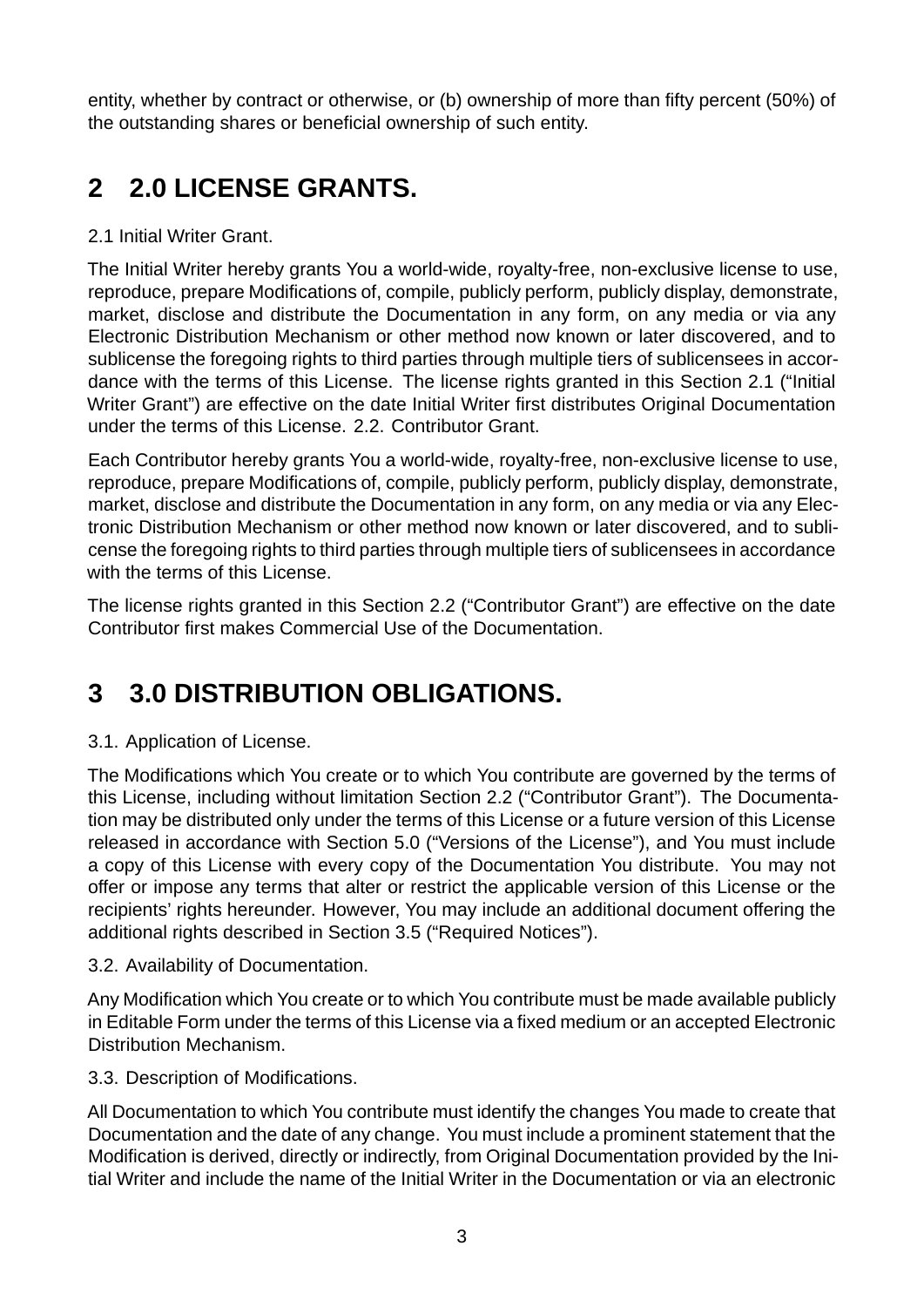link that describes the origin or ownership of the Documentation. The foregoing change documentation may be created by using an electronic program that automatically tracks changes to the Documentation. You must make all such changes and required information publicly available for at least five years following release of the changed Documentation.

3.4. Intellectual Property Matters.

Contributor represents that Contributor believes that Contributor's Modifications are Contributor's original creation(s), Contributor has sufficient rights to grant the rights conveyed by this License, or both of these statements are true.

#### 3.5. Required Notices.

You must duplicate the notice in the Appendix in each file of the Documentation. If it is not possible to put such notice in a particular Documentation file due to its structure, then You must include such notice in a location (such as a relevant directory) where a reader would be likely to look for such a notice, for example, via a hyperlink in each file of the Documentation that takes the reader to a page that describes the origin and ownership of the Documentation. If You created one or more Modification(s) You may add your name as a Contributor to the notice described in the Appendix.

You must also duplicate this License in any Documentation file (or with a hyperlink in each file of the Documentation) where You describe recipients' rights or ownership rights.

You may choose to offer, and to charge a fee for, warranty, support, indemnity or liability obligations to one or more recipients of Documentation. However, You may do so only on Your own behalf, and not on behalf of the Initial Writer or any Contributor. You must make it absolutely clear than any such warranty, support, indemnity or liability obligation is offered by You alone, and You hereby agree to indemnify the Initial Writer and every Contributor for any liability incurred by the Initial Writer or such Contributor as a result of warranty, support, indemnity or liability terms You offer.

#### 3.6. Larger Works.

You may create a Larger Work by combining Documentation with other documents not governed by the terms of this License and distribute the Larger Work as a single product. In such a case, You must make sure the requirements of this License are fulfilled for the Documentation.

### <span id="page-3-0"></span>**4 4.0 APPLICATION OF THIS LICENSE.**

This License applies to Documentation to which the Initial Writer has attached this License and the notice in the Appendix.

### <span id="page-3-1"></span>**5 5.0 TRADEMARKS.**

This license does not grant permission to use the trade names, trademarks, service marks, logos, or product names of the Initial Writer or any Contributor, except as required for reasonable and customary use in describing the Origin of the Documentation and reproducing the content of any of the notices described in the Appendix.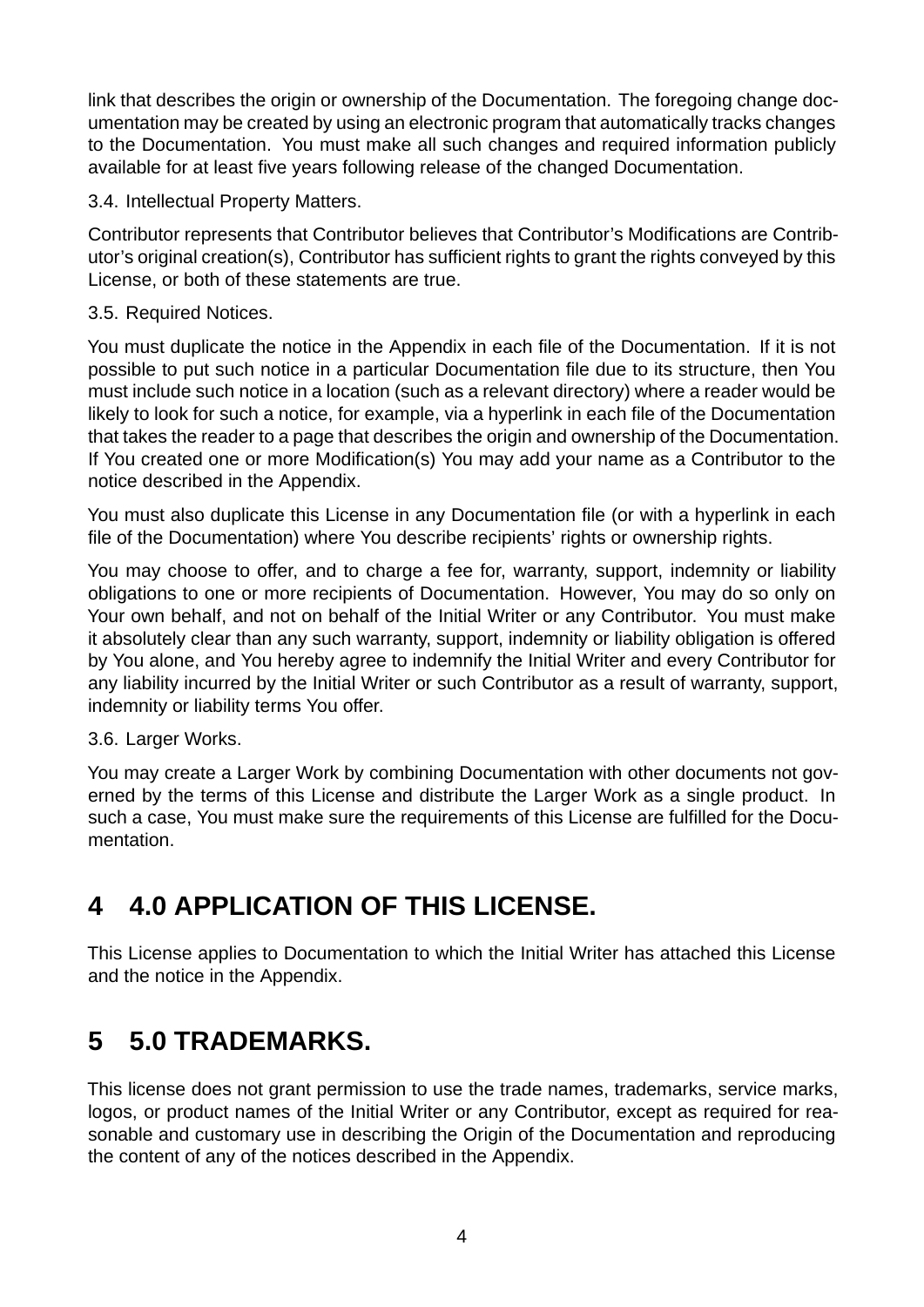# <span id="page-4-0"></span>**6 6.0 VERSIONS OF THE LICENSE.**

#### 6.1. New Versions.

Initial Writer may publish revised or new versions of the License from time to time. Each version will be given a distinguishing version number.

6.2. Effect of New Versions.

Once Documentation has been published under a particular version of the License, You may always continue to use it under the terms of that version. You may also choose to use such Documentation under the terms of any subsequent version of the License published by OpenSolaris. No one other than OpenSolaris has the right to modify the terms of this License. Filling in the name of the Initial Writer, Original Documentation or Contributor in the notice described in the Appendix shall not be deemed to be Modifications of this License.

### <span id="page-4-1"></span>**7 7.0 DISCLAIMER OF WARRANTY.**

DOCUMENTATION IS PROVIDED UNDER THIS LICENSE ON AN "AS IS' ' BASIS, WITH-OUT WARRANTY OF ANY KIND, EITHER EXPRESSED OR IMPLIED, INCLUDING, WITH-OUT LIMITATION, WARRANTIES THAT THE DOCUMENTATION IS FREE OF DEFECTS, MERCHANTABLE, FIT FOR A PARTICULAR PURPOSE OR NONINFRINGING. THE EN-TIRE RISK AS TO THE QUALITY, ACCURACY, AND PERFORMANCE OF THE DOCU-MENTATION IS WITH YOU. SHOULD ANY DOCUMENTATION PROVE DEFECTIVE IN ANY RESPECT, YOU (NOT THE INITIAL WRITER OR ANY OTHER CONTRIBUTOR) AS-SUME THE COST OF ANY NECESSARY SERVICING, REPAIR OR CORRECTION. THIS DISCLAIMER OF WARRANTY CONSTITUTES AN ESSENTIAL PART OF THIS LICENSE. NO USE OF ANY DOCUMENTATION IS AUTHORIZED HEREUNDER EXCEPT UNDER THIS DISCLAIMER.

### <span id="page-4-2"></span>**8 8.0 TERMINATION.**

This License and the rights granted hereunder will terminate automatically if You fail to comply with terms herein and fail to cure such breach within 30 days of becoming aware of the breach. All sublicenses to the Documentation which are properly granted shall survive any termination of this License. Provisions which, by their nature, must remain in effect beyond the termination of this License shall survive.

# <span id="page-4-3"></span>**9 9.0 LIMITATION OF LIABILITY.**

UNDER NO CIRCUMSTANCES AND UNDER NO LEGAL THEORY, WHETHER IN TORT (INCLUDING NEGLIGENCE), CONTRACT, OR OTHERWISE, SHALL THE INITIAL WRITER, ANY OTHER CONTRIBUTOR, OR ANY DISTRIBUTOR OF DOCUMENTATION, OR ANY SUPPLIER OF ANY OF SUCH PARTIES, BE LIABLE TO ANY PERSON FOR ANY DIRECT, INDIRECT, SPECIAL, INCIDENTAL, OR CONSEQUENTIAL DAMAGES OF ANY CHARACTER INCLUDING, WITHOUT LIMITATION, DAMAGES FOR LOSS OF GOODWILL, WORK STOPPAGE, COMPUTER FAILURE OR MALFUNCTION, OR ANY AND ALL OTHER DAMAGES OR LOSSES ARISING OUT OF OR RELATING TO THE USE